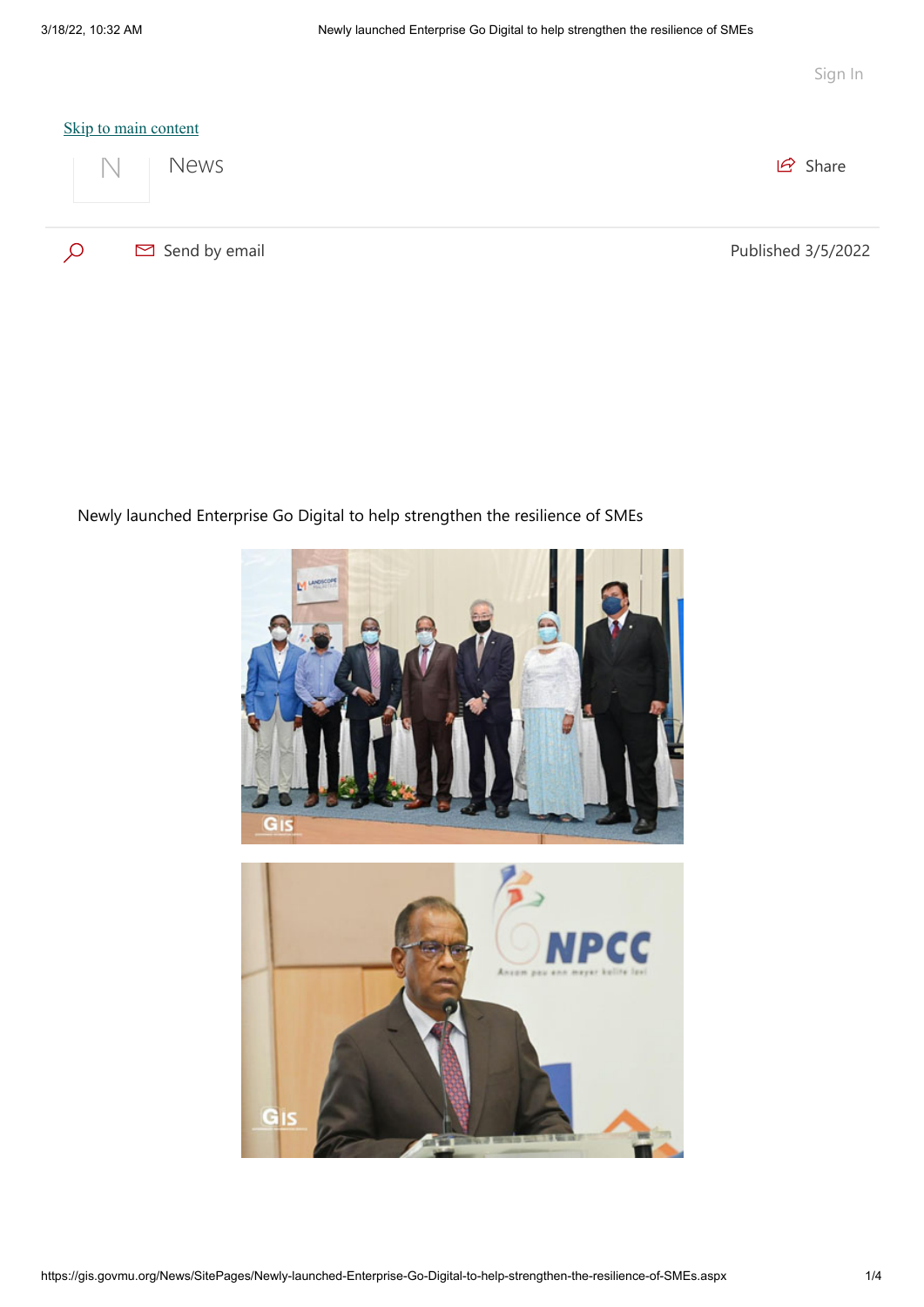## [Skip to main content](javascript:;)





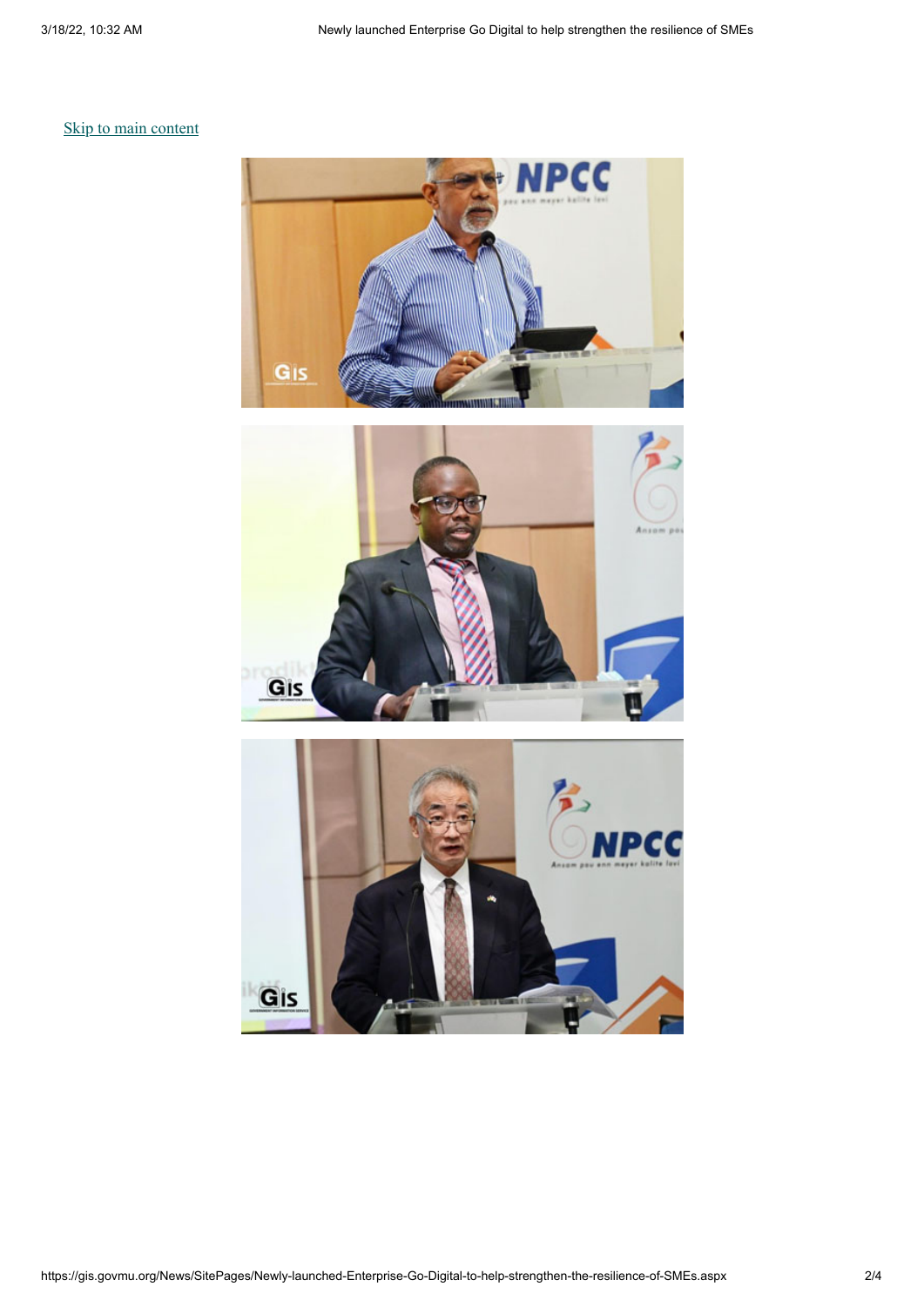## [Skip to main content](javascript:;)



**GIS – 04 March 2022**: The Enterprise Go Digital (EGD) project, spearheaded by the National Productivity and Competitiveness Council (NPCC) with financial assistance from the United Nations Development Programme (UNDP) and the Government of Japan , was launched this evening during a ceremony held in Ebène. The Minister of Industrial Development, SMEs and Cooperatives, Mr.Soomilduth Bholah was present on the occasion.

The Ambassador Extraordinary and Plenipotentiary of Japan, Mr Shuichiro Kawaguchi, the Officer in Charge of UNDP for Mauritius and Seychelles, Dr. Tony Muhumuza, as well as the Executive Director of the NPCC, Mr. Ashit Gungah, were also in attendance.

The aim of EGD is to strengthen the resilience of SMEs in the current COVID-19 crisis and support them in their recovery phase by providing funding for the implementation of digital solutions.

In his address, Minister Bholah underlined that Japan's unwavering support in various fields including Disaster risk reduction, training and technology and highlighted that the UNDP continues to be a key partner for Mauritius.He commended the NPCC for the development of projects to support economic needs of the country and instill productivity and quality.

The project, he added, is aligned with the requirements of a solid economic architecture and digitalisation is a key driver of economic growth. All companies need to move in tandem with technology and market changes, he remarked.

The Minister recalled that Government has provided various forms of support to SMEs to adapt to the pandemic but asserted that digital transformation is key for surviving the current and future crises.

Digitalisation and digital tools will help them reduce costs, standardise and reduce manpower and enhance competitiveness, reach a larger market and understand consumer behaviors, he informed.